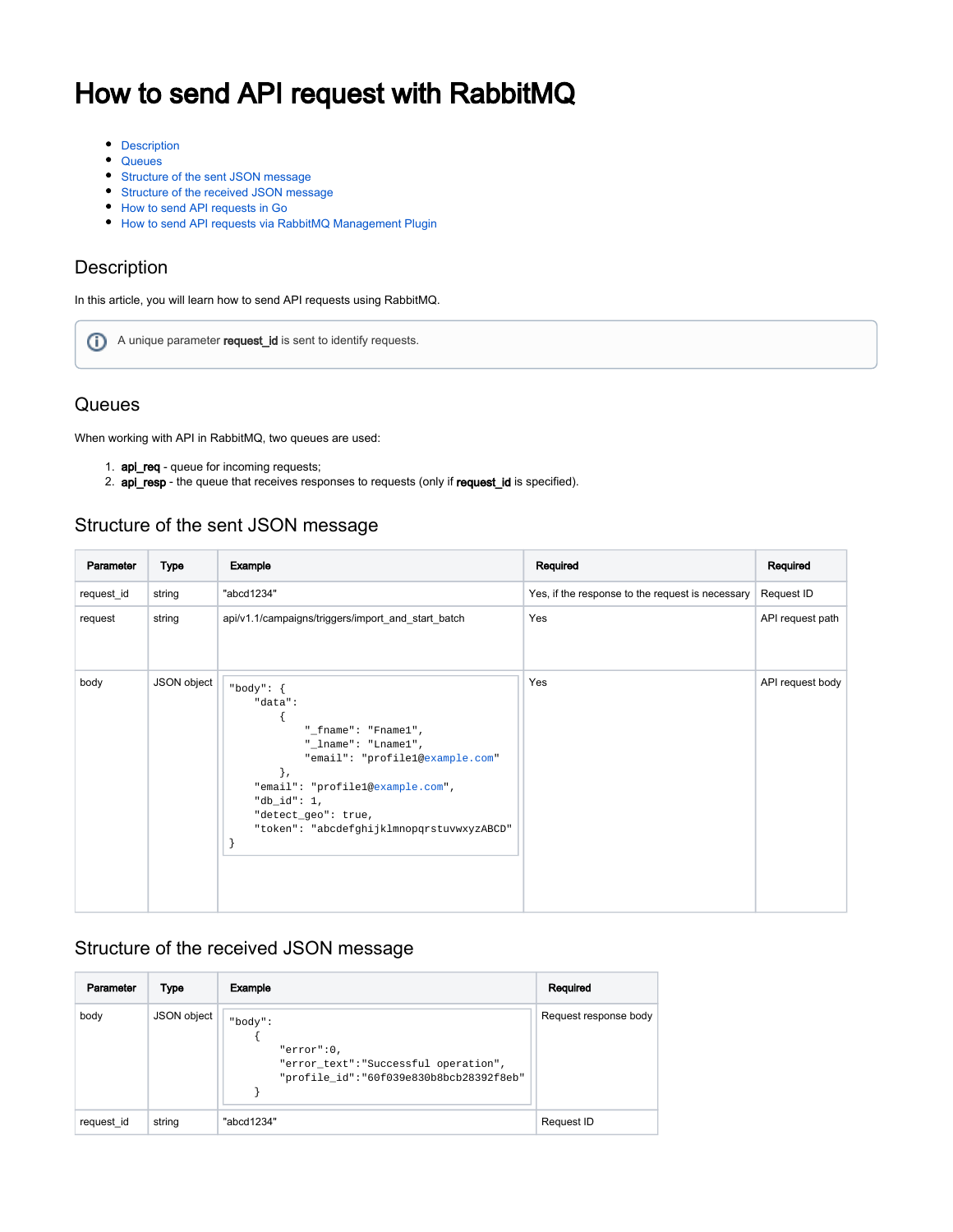# How to send API requests in Go

You can send an API request using a script that calls RabbitMQ:

Write and execute a script

#### Example

```
package main
import (
        "encoding/json"
        "log"
        "github.com/streadway/amqp"
)
const accID = 1
const resourceID = 3
const dbID = 23
const msgID = 17
const segmentID = 85
const amountOfPushMsgs = 1
const emailDomain = "example.com"
const req = \i "account_id": 1,
        "request_id": "db1894e4-1a2c-4021-8233-9cca0b96b79e",
        "request": "api/v1.1/campaigns/triggers/import_and_start_batch",
    "body": {
                "token": "abcdefghijklmnopqrstuvwxyzABC"
                "format": "json",
                "trigger_id": 240,
                "skip_triggers": false,
                "detect_geo": true,
                "matching": "custom",
                "field_name":"CustomF",
                "custom_data":{
                        "some":"some0"
                },
                 "content":{
                        "someCont":"someCont0"
                },
                "data": [
\{ "data":{
                                        "_fname":"NUMBER13",
                                        "_lname":"Lambert",
                                        "phones":"790000000013",
                                        "email": "profile1@example.com",
                                        "CustomF":18
\} , we have the contract of \{ \} ,
                                 "custom_data":{
                                        "some":"some1"
\} , we have the contract of \{ \} ,
                                "content":{
                                       "someCont":"someCont1"
 }
, and the contract of \{ \} , \{ \}\{ "data":{
                                        "_fname":"NUMBER14",
                                        "_lname":"Hard",
                                        "phones":"790000000014",
                                        "email": "profile2@example.com",
                                        "CustomF":14
```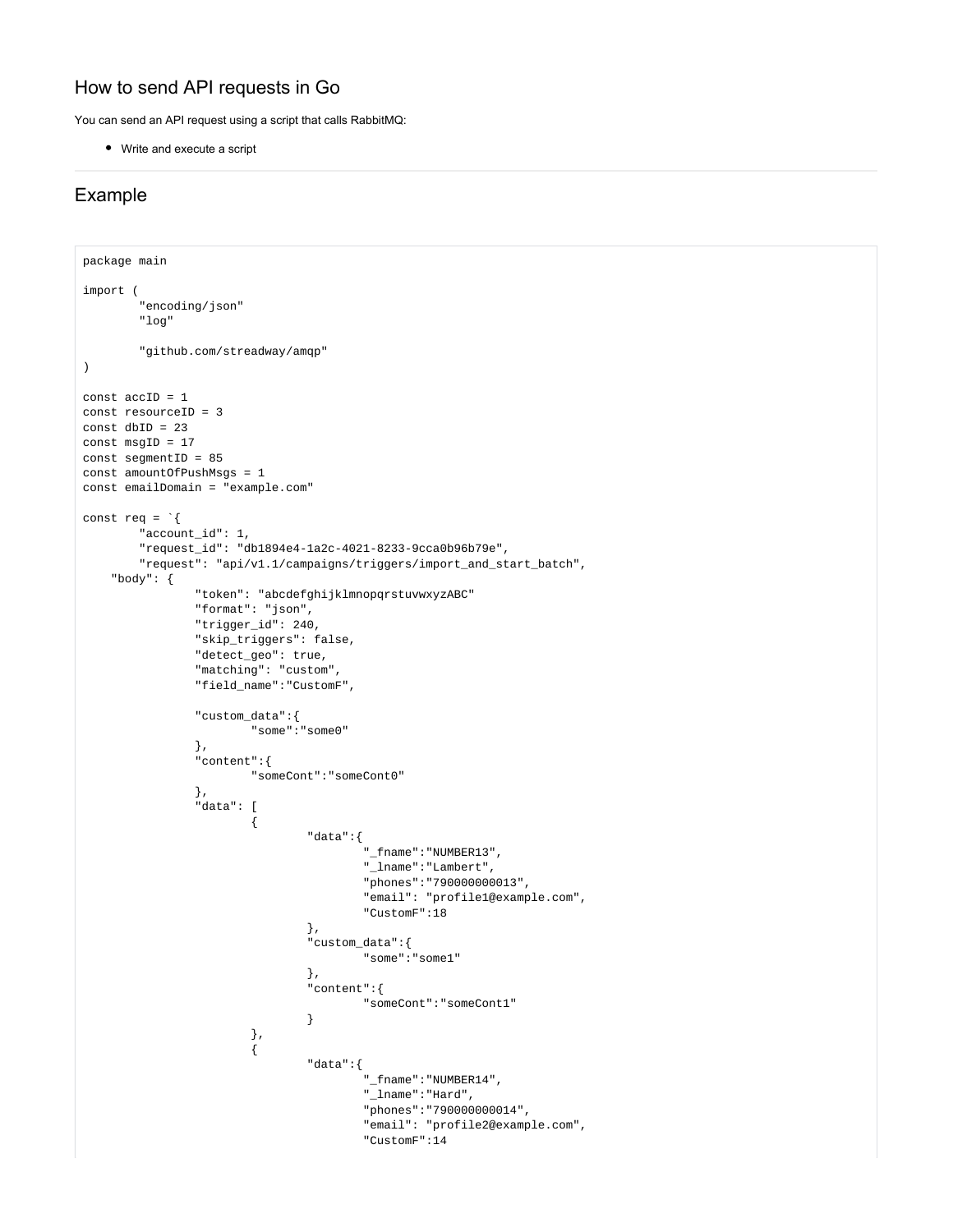```
 }
                       }
              \Box }
}`
func failOnError(err error, msg string) {
        if err != nil {
                log.Fatalf("%s: %s", msg, err)
        }
}
func main() {
        var err error
        var conn *amqp.Connection
        conn, err = amqp.Dial("amqp://example:abcdefghijklmnopqrstuvwxyz127.0.0.1:5672/")
        failOnError(err, "Failed to connect to RabbitMQ")
        defer conn.Close()
        var ch *amqp.Channel
        ch, err = conn.Channel()
        failOnError(err, "Failed to open RabbitMQ channel")
        defer ch.Close()
        qUeueImport, err := ch.QueueDeclare(
                "api_req", // name
                true, // durable
                false, // delete when unused
                false, // exclusive
                false, // no-wait
                nil, // arguments
\overline{\phantom{a}} failOnError(err, "Failed to declare RabbitMQ queue")
       for i := 0; i < amountOfPushMsqs; i++ {
               var bodyMap = make(map[string]interface{}{}})
                err = json.Unmarshal([]byte(req), &bodyMap)
                failOnError(err, "Failed json.Unmarshal to bodyMap")
               for k, v := range bodyMap {
                        log.Println(k, v)
 }
                body, err := json.Marshal(bodyMap)
                failOnError(err, "Failed to json.Marshal bodyMap")
                err = ch.Publish(
                        "", // exchange
                        qUeueImport.Name, // routing key
                       false, \frac{1}{2} // mandatory
                       false, \frac{1}{2} // immediate
                        amqp.Publishing{
                                ContentType: "text/plain",
                               Body: []byte(body),
 })
                failOnError(err, "Failed to publish a message")
         }
        log.Printf("[v] Sended %d requests to %s", amountOfPushMsgs, qUeueImport.Name)
}
```
• After executing the script, go to RabbitMQ  $\rightarrow$  Queues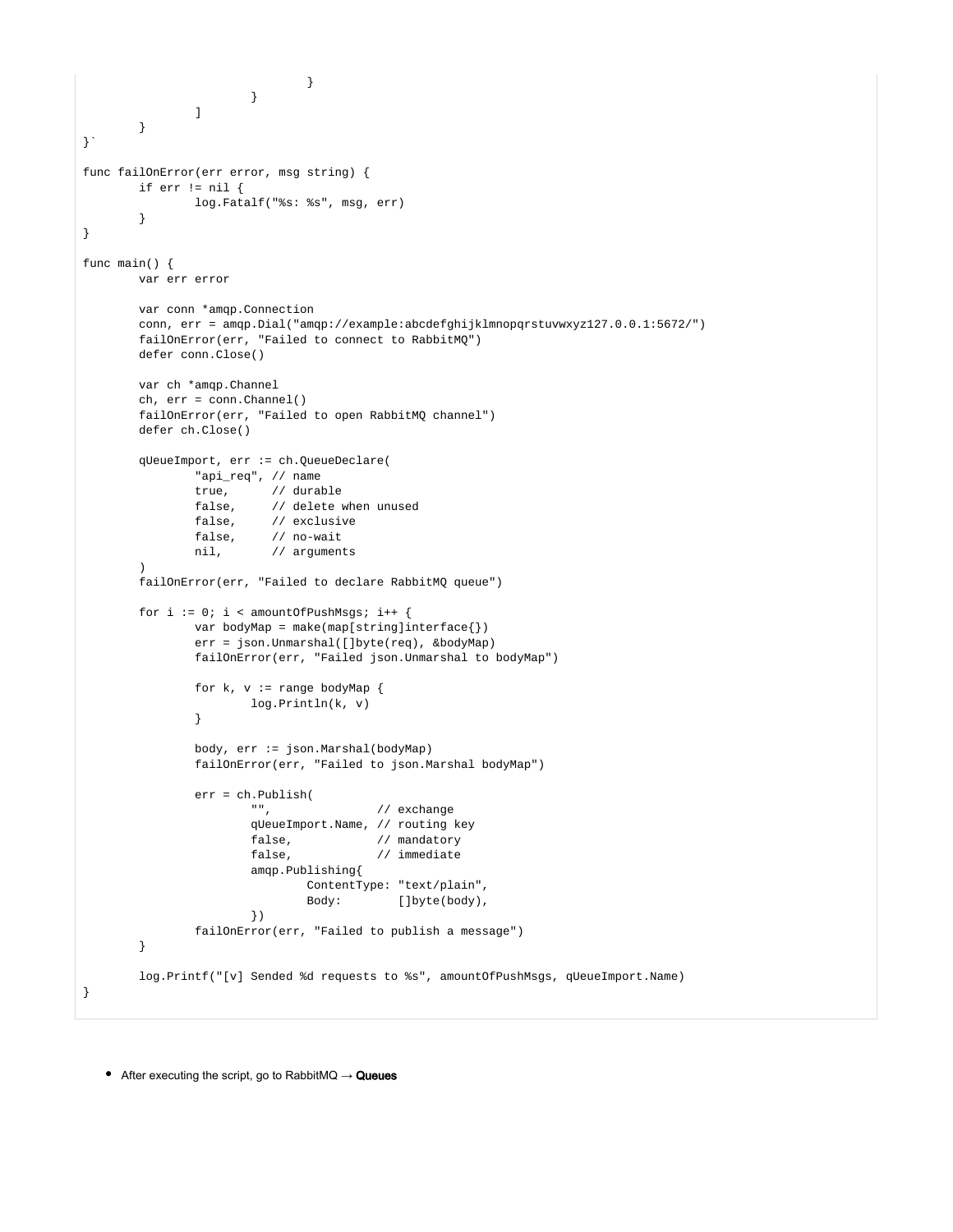| <b>Overview</b>                                                     | <b>Connections</b><br><b>Channels</b> | <b>Exchanges</b> | <b>Queues</b>   | <b>Admin</b>           |                     |                |              |                      |                            | Clust  |
|---------------------------------------------------------------------|---------------------------------------|------------------|-----------------|------------------------|---------------------|----------------|--------------|----------------------|----------------------------|--------|
| Queues                                                              |                                       |                  |                 |                        |                     |                |              |                      |                            |        |
| $\blacktriangledown$ All queues (85)                                |                                       |                  |                 |                        |                     |                |              |                      |                            |        |
| Pagination                                                          |                                       |                  |                 |                        |                     |                |              |                      |                            |        |
| Displayi<br>of 1 - Filter:<br>$\Box$ Regex ?<br>Page<br>$\check{~}$ |                                       |                  |                 |                        |                     |                |              |                      |                            |        |
| Overview                                                            |                                       |                  |                 |                        | <b>Messages</b>     |                |              | <b>Message rates</b> |                            |        |
| <b>Virtual host</b>                                                 | <b>Name</b>                           | <b>Type</b>      | <b>Features</b> | <b>State</b>           | <b>Ready</b>        | <b>Unacked</b> | <b>Total</b> |                      | incoming deliver / get ack |        |
|                                                                     | ak form data                          | classic          | D               | idle                   | $\mathbf 0$         | $\mathbf{0}$   | $\mathbf{0}$ | 0.00/s               | 0.00/s                     | 0.00/s |
|                                                                     | ak form events                        | classic          | $\mathsf D$     | idle<br>٠              | $\mathbf 0$         | $\mathbf 0$    | $\mathbf 0$  | 0.00/s               | 0.00/s                     | 0.00/s |
|                                                                     | api req                               | classic          | D               | idle                   | $\mathbf{O}$        | $\mathbf{O}$   | $\mathbf{0}$ | 0.00/s               | 0.00/s                     | 0.00/s |
|                                                                     | api_resp                              | classic          | $\mathsf D$     | ٠<br>idle              | $\mathbf{1}$        | $\mathbf 0$    | $\mathbf{1}$ | 0.00/s               | 0.00/s                     | 0.00/s |
|                                                                     | database_import                       | classic          | D               | idle                   | $\mathsf{O}\xspace$ | $\mathbf{O}$   | $\mathbf 0$  |                      | 0.00/s                     | 0.00/s |
|                                                                     | database import result                | classic          | D TTL           | idle                   | 0                   | $\mathbf 0$    | $\mathbf 0$  |                      | 0.00/s                     | 0.00/s |
|                                                                     | evgen 3                               | classic          | D               | idle                   | $\mathbf 0$         | $\mathbf{0}$   | $\mathbf{0}$ |                      |                            |        |
|                                                                     | glb tasks                             | classic          | $\mathsf D$     | ٠<br>idle              | 0                   | $\mathbf 0$    | $\mathbf 0$  |                      |                            |        |
|                                                                     | hook events                           | classic          | $\Box$          | idle                   | $\mathbf 0$         | $\mathbf{0}$   | $\mathbf{O}$ | 0.00/s               | 0.00/s                     | 0.00/s |
|                                                                     | integ statseg                         | classic          | $\mathsf D$     | $\blacksquare$ running | $\mathbf 0$         | $\mathbf 0$    | $\mathbf 0$  | 0.00/s               | 0.00/s                     | 0.00/s |
|                                                                     | oxy background procleadsaver classic  |                  | D.              | idle                   | 0                   | $\Omega$       | $\mathbf 0$  | 0.00/s               | 0.00/s                     | 0.00/s |

• Choose api\_resp and get a response to the API request

| Message 3                                          |                                                                                                                                                                   |  |  |  |
|----------------------------------------------------|-------------------------------------------------------------------------------------------------------------------------------------------------------------------|--|--|--|
|                                                    | The server reported 0 messages remaining.                                                                                                                         |  |  |  |
| Exchange                                           | (AMOP default)                                                                                                                                                    |  |  |  |
| Routing<br>Key                                     | api resp                                                                                                                                                          |  |  |  |
| Redelivered <b>e</b>                               |                                                                                                                                                                   |  |  |  |
| Properties                                         | message_id: 9279c236-5be1-4872-a947-63ffafe9f5a7                                                                                                                  |  |  |  |
|                                                    | delivery mode: 2                                                                                                                                                  |  |  |  |
|                                                    | content_type: application/json                                                                                                                                    |  |  |  |
| <b>Payload</b><br>161 bytes<br>Encoding:<br>string | {"request":"","body":{"error":0,"error text":"Successful operation","profile id":"60f039e830b8bcb28392f8eb"},"request id":"db1894e4-1a2c-4021-8233-9cca0b96b79e"} |  |  |  |

# <span id="page-3-0"></span>How to send API requests via RabbitMQ Management Plugin

You can send an API request directly to RabbitMQ via **api\_req**:

● Go to RabbitMQ → the Queues tab. Then select api\_req and Publish message.